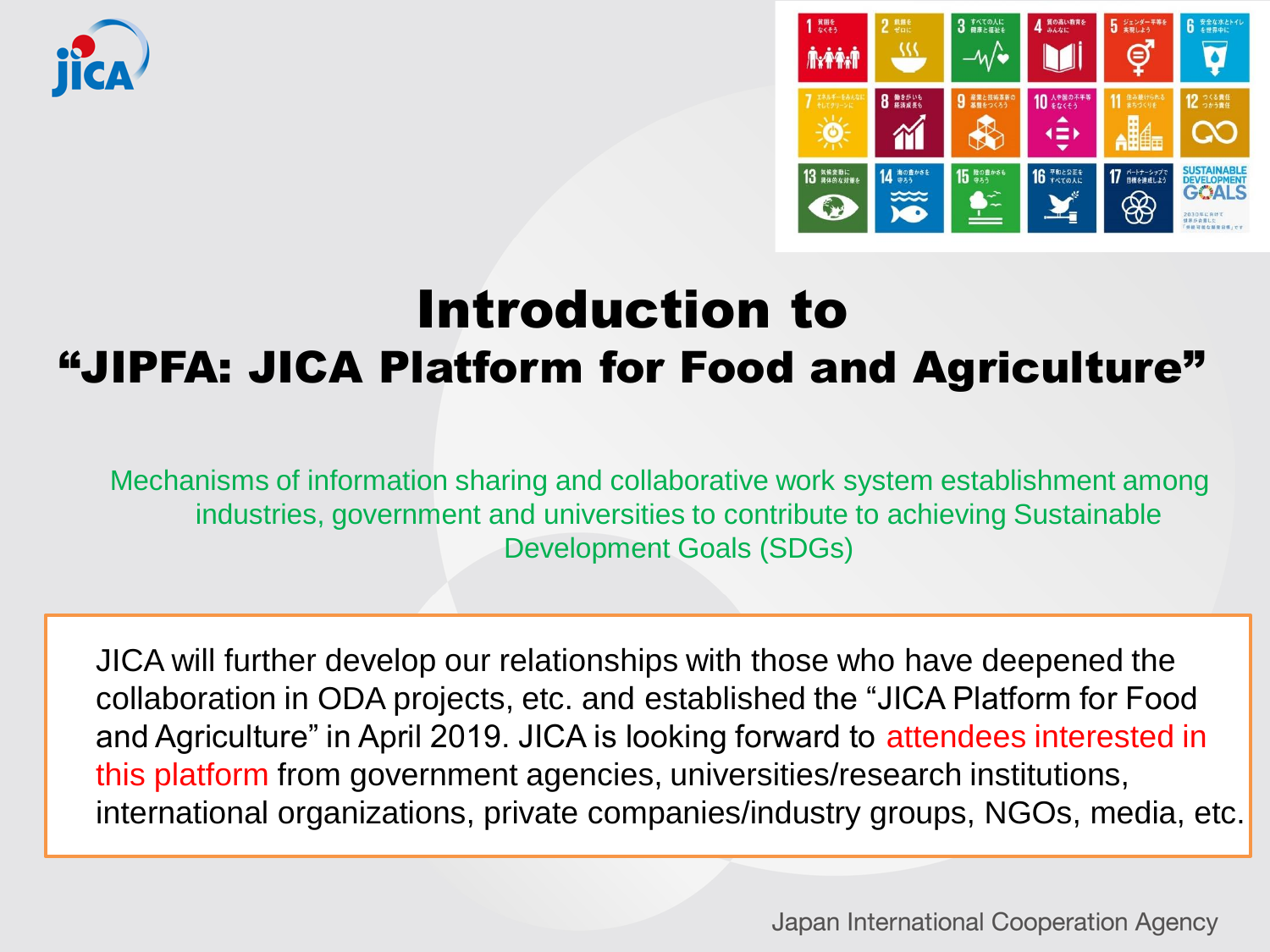

### **<Main activities>**

- 1. Sharing information and experiences through websites and e-mails;
- 2. Holding forums (annually): reporting activities and exchanging opinions on action policies & plans;
- 3. Establishing subcommittees (meetings).

#### **<Roles of the Office (JICA)>**

- 1. Collecting and providing information on the present status and issues of developing countries;
- 2. Website operation and clerical work to hold forums and subcommittees;
- 3. Conducting relevant projects (investigations, human resource training, etc.);
- 4. Promoting and supporting joint activities among members;
- 5. Responding to individual consultations for participation in JICA projects and other projects; and others.

### **<Main activities>**

- 1. Holding subcommittee meetings (information sharing & opinion exchange) (as necessary) (JICA TV conference system enables the participation from local areas.);
- 2. Holding various study sessions, events, etc.;
- 3. Planning and supporting joint activities (joint research, technology development, overseas expansion of private companies, training of human resources in developing countries and Japan, etc.); and others.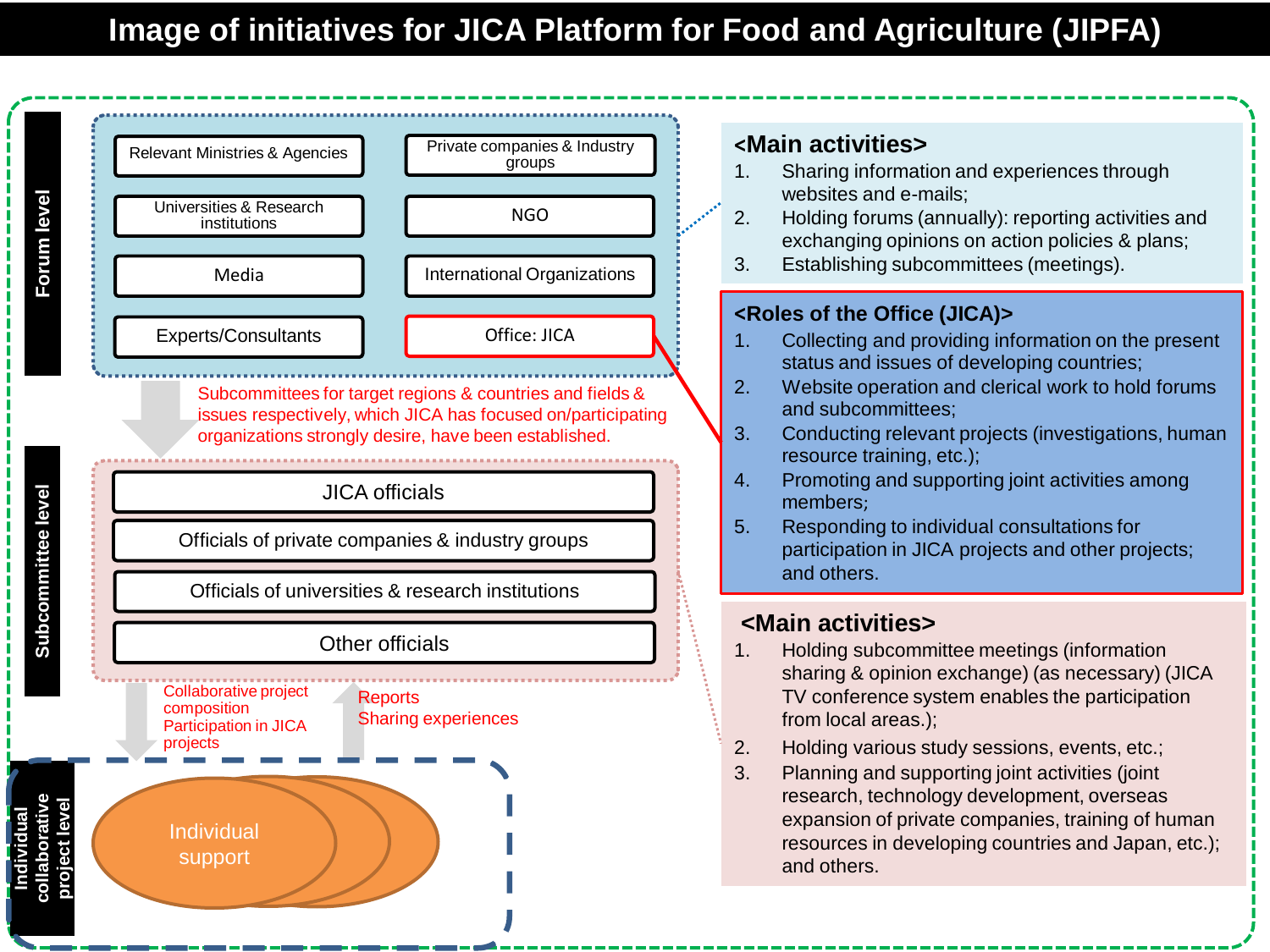## Subcommittee of JiPFA

Subcommittee pages are currently being updated.